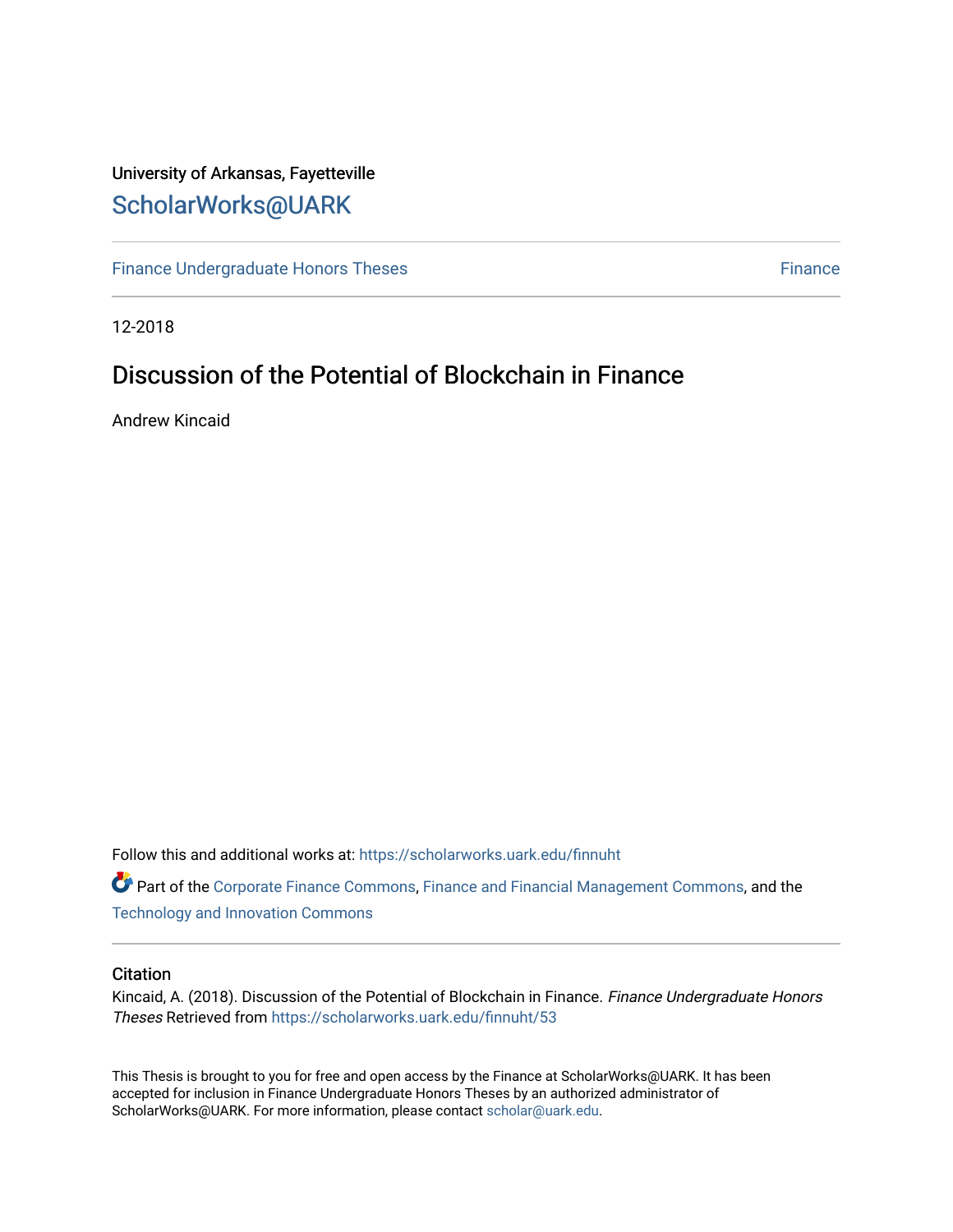## **Discussion of the Potential of Blockchain in Finance**

**by**

**Andrew C. Kincaid**

**Advisor: Dr. Dobrina Jandik**

**An Honors Thesis in partial fulfillment of the requirements for the degree Bachelor of Science in International Business in Finance.**

> **Sam M. Walton College of Business University of Arkansas Fayetteville, Arkansas**

> > **December 15, 2018**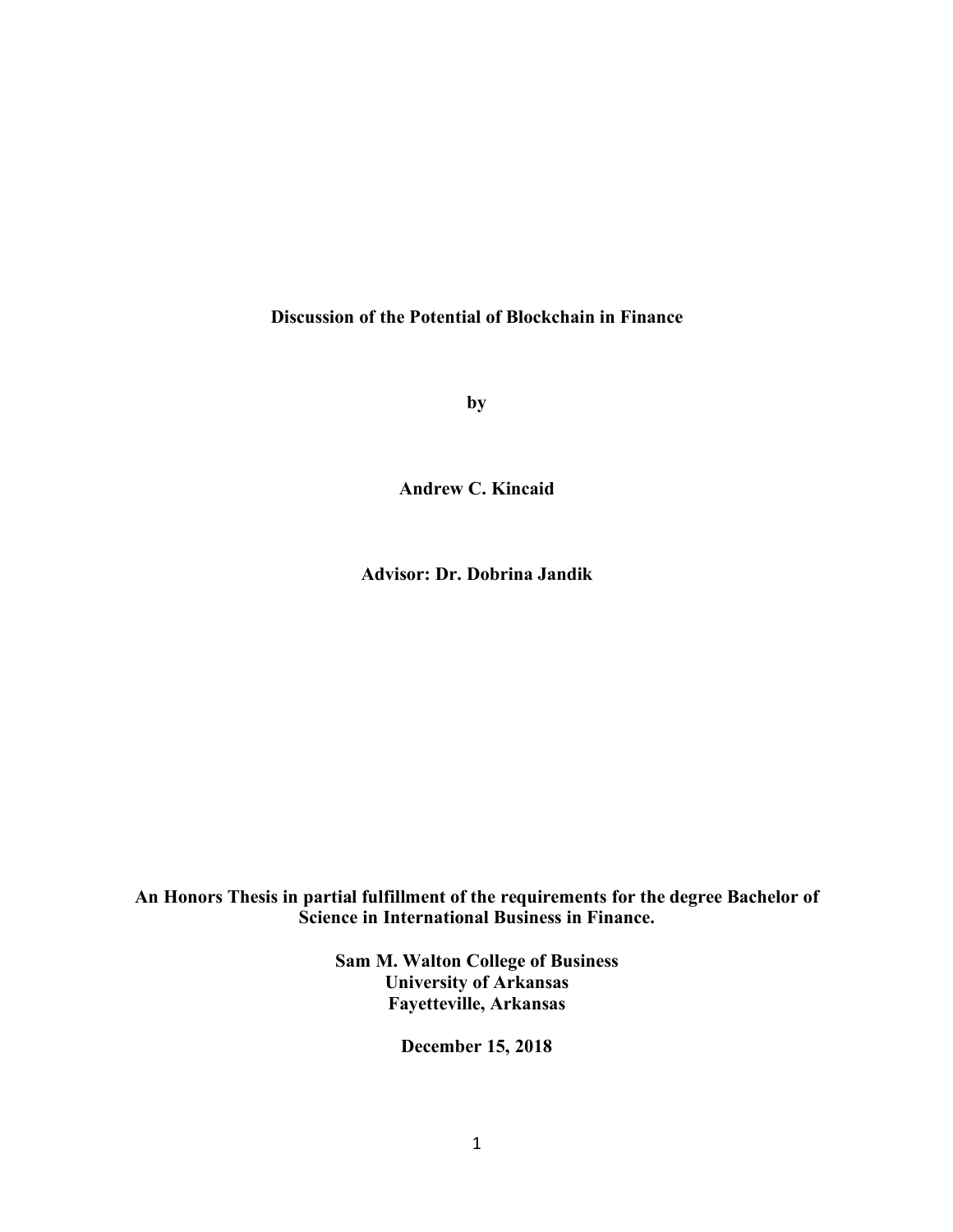# **Table of Contents**

- 1. Introduction
- 2. Key Features of Blockchain
	- 2.1 Distributed Database
	- 2.2 Peer-to-Peer Transactions
	- 2.3 Transparency
	- 2.4 Irreversibility
	- 2.5 Computational Logic
- 3. History of Blockchain
	- 3.1 The Creation of Blockchain
	- 3.2 Early Innovations in Blockchain
	- 3.3 Recent Innovations in Blockchain
- 4. Blockchain in Corporate Finance
	- 4.1 Greater Transparency of Ownership
	- 4.2 Managerial Compensation
	- 4.3 Real-Time Accounting
	- 4.4 Accuracy of Elections
	- 4.5 Smart Contracts
		- 4.5.1 Autonomous Financial Derivatives
		- 4.5.2 Pre-Contracted Default Solutions
		- 4.5.3 Reduced Opportunity for Corruption
- 5. The Costs Verification and Networking
	- 5.1 The Cost of Verification
	- 5.2 The Cost of Networking
- 6. Challenges Facing Blockchain
- 7. Concussion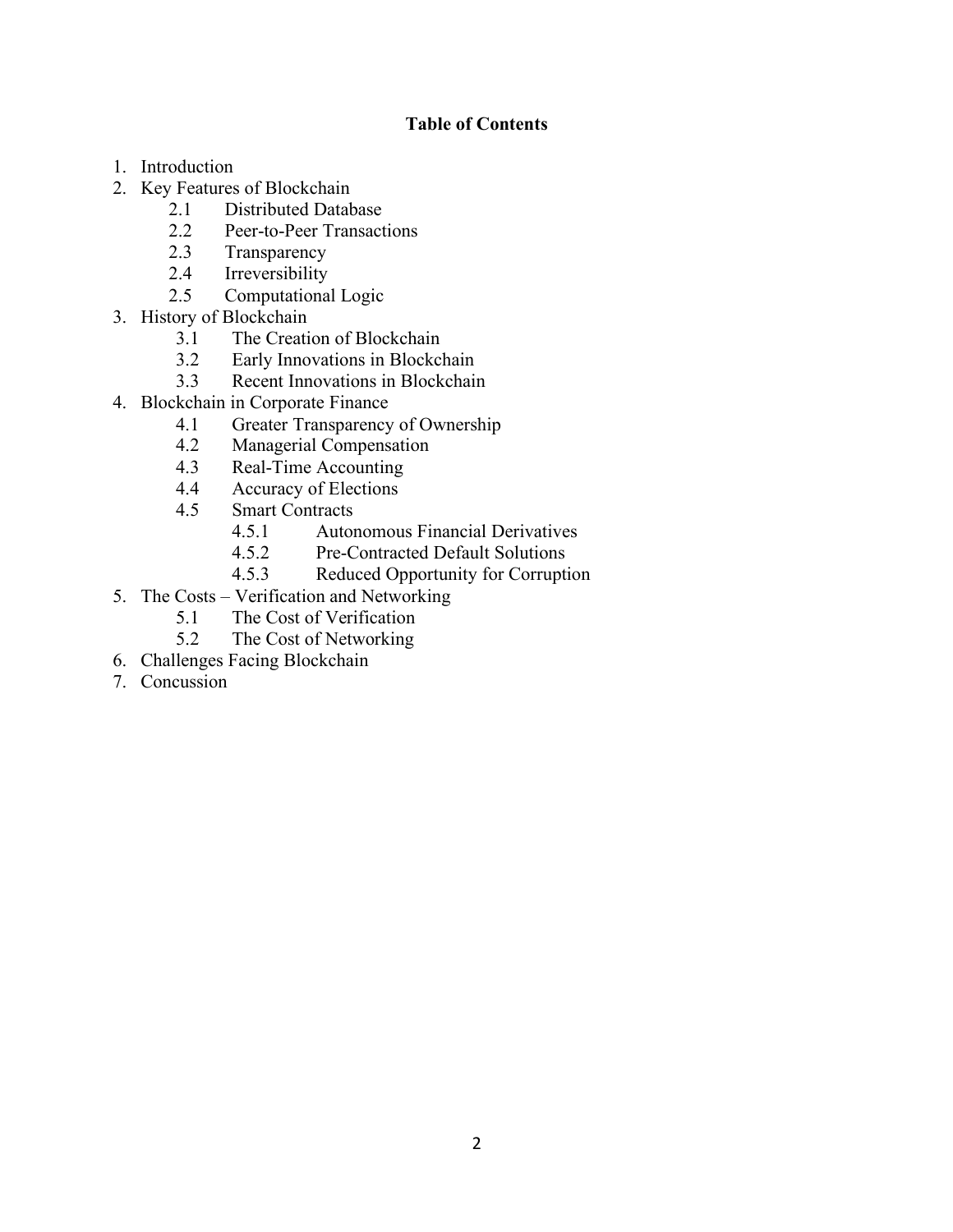# **1. Introduction**

This paper analyzes the current application of blockchain technology to demonstrate its disruptive potential that blockchain has across industries. At the same time, this paper analyzes the potential difficulties that blockchain technology must face and overcome to realize this potential.

Blockchain is a new database technology that has grabbed the attention of the business world (see appendix 1). As displayed by Cong and He (2018), the popularity of bitcoin and blockchain have risen drastically over the past few years. Blockchain was designed with purpose of decentralizing financial ledgers by using cryptographic proof to secure the information stored and entered into the ledger. The Merriam-Webster dictionary defines Blockchain as "a digital database containing information (such as records of financial transactions) that can be simultaneously used and shared within a large decentralized, publicly accessible network" as well as "the technology used to create such a database."

Blockchain offers many benefits relative to technology that is already in place including its ability to be more efficient and lower costs. Most of the efficiency that comes with the blockchain technology is in its ability to decentralize processes that historically have taken major capital resources to run. The decentralization also contributes to blockchains two greatest advantages - transparency and irreversibility. However, many industries and institutions are structured in very centralized ways because of the risk that these industries inherently have. The blockchain innovation could influence many industries within the finance world including corporate finance, banking and financial services. Consumers of these different industries stand to benefit the most with lower prices and fees associated with a more efficient and decentralized system.

## **2. Key Features of Blockchains**

Blockchain technology functions with five basic underlying principles as described by Berke (2017): Distributed database, peer-to-peer transactions, transparency with pseudonymity, irreversibility and computational logic.

## *2.1 Distributed Database*

Blockchain is built upon the idea that the decentralization of information reduces cost while increasing transparency and efficiency. In general, the classic set up of different finance industries such as banking, investment and corporate finance tend to be centralized - one institution or a third party must help facilitate any given transaction. This creates two major economic costs - the cost of verification and the cost of networking which will be discussed later. By distributing the ledger system to the public, these two costs are cut drastically. With a public blockchain ledger, all parties have the ability to see all transactions while the technology autonomously matches people for transactions and verifies all goods and funds that go into the transaction. This leads to lower costs and quicker transactions. There are two ways to create these databases, public and private. The public version of blockchains allows for total visibility into all data and lends itself to more inherent trust. On the other hand, not all data is safe to share with everyone. For this reason, a private configuration also exists. In the private set up, a "gatekeeper" would allow access to users and limit who could add data. Both systems allow for the distributed ledger; however, the private configuration adds an intermediary which can add costs to a transaction.

## *2.2 Peer-to-Peer Transmission*

As a result of the previously listed decentralization, transactions on a blockchain are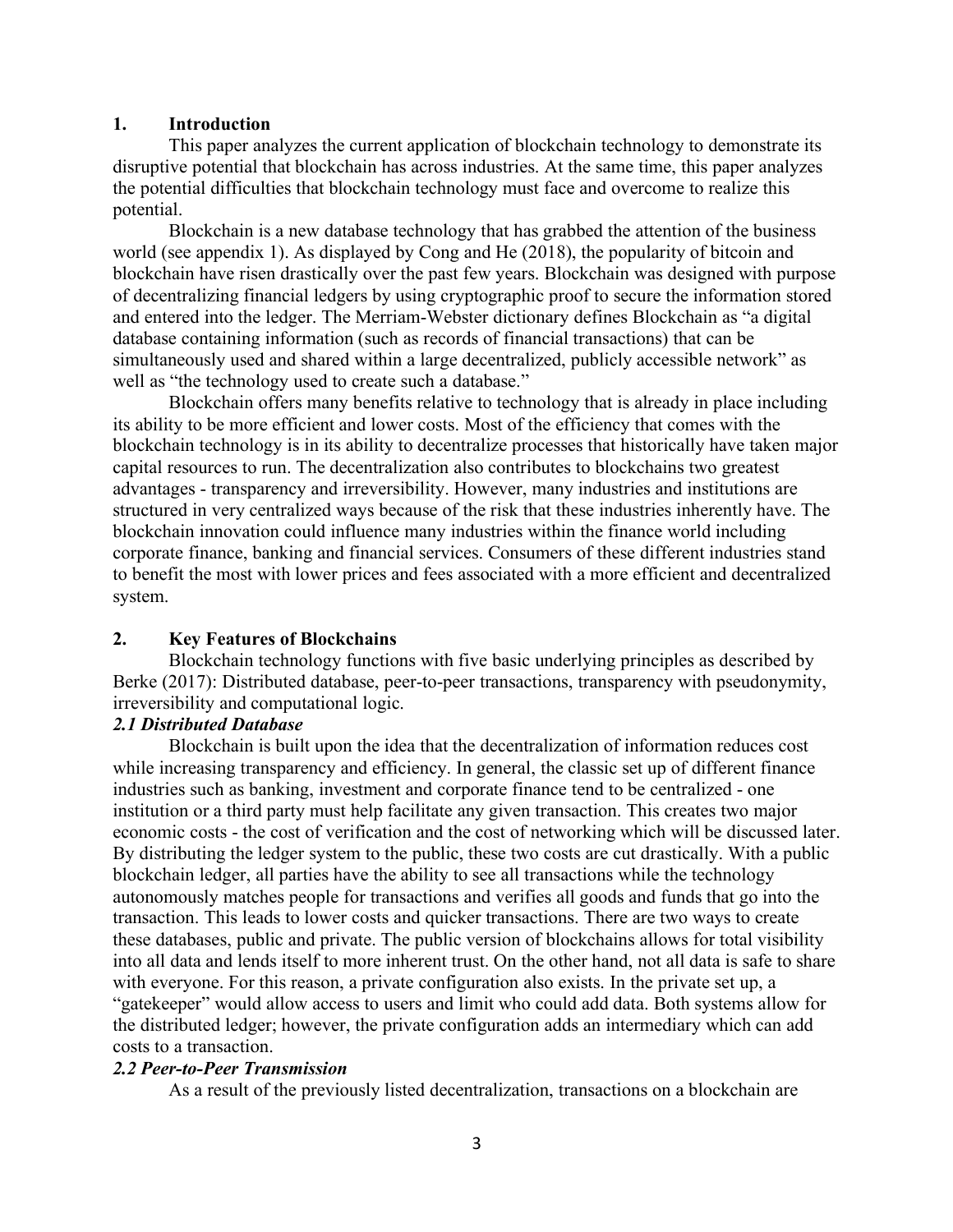directly peer-to-peer. This takes out the need of a third-party intermediary. As noted before, less people in a transaction has the potential to lower costs and a quicken the process. As described by Iansiti and Lakhani, a good illustration of how important the peer-to-peer system is to blockchain is by comparing it to the effect that eBay had on online retail. Connecting people directly is what allowed eBay to thrive and allow low fees which generated users.

# *2.3 Transparency with Pseudonymity*

Transparency is the next feature in the foundation of blockchain. As stated previously, blockchain applications are created using distributed ledgers which, when public, allow all users to view all data and add data freely. The benefits of transparency are added trust of the system which lowers of the cost of verification in any given transaction. To go along with the transparency is the added benefit of Pseudonym, or the ability of one to stay anonymous if one chooses to. The best example of the pseudonym is the fact that the name Nakamoto which is used refer to the creator of bitcoin is itself a pseudonym. Mr. Nakamoto is still anonymous today. *2.4 Irreversibility*

The key to ensuring that data can be trusted is making a blockchain irreversible. As blockchains grow in size, the data blocks are "chained" together creating a long line of blocks that each confirm previously entered data so that in order to change any information in a past block one must go through every block in the sequence and make the change. However, as new blocks are added, this becomes increasingly difficult to achieve as a new layer of confirmation is added with each new block. Berke (2017) describes this process by saying, "Various computational algorithms and approaches are deployed to ensure that the recording on the database is permanent, chronologically ordered, and available to all others on the network."

# *2.5 Computational Logic*

This feature describes the blockchains ability to use programmable smart contracts that can intemperate information and make decisions without the need of a third party. This allows logic dictated by algorithms to autonomously activate transactions between two parties. This process is known as "Smart Contracts." These contracts function because of two previously stated features, Peer-to-Peer Transactions and Irreversibility. While a basic computer program could possibly execute a contract, a Smart Contract has the added bonus of the security and ease of networking that blockchain provides.

### **3. History of Blockchain**

#### 3.1 *The Creation of Blockchain*

The idea of blockchains can be traced all the way back to 1991 in a paper published in the Journal of Cryptology written by Haber and Stornetta. In this paper the authors describe a process that would become the predecessor of today's blockchain innovation. The authors proposed a new structure for time-stamping in order to protect intellectual property by using a hash function that rendered data into a new code that could not be reverted back to the original data. These hash functions protected data because any change in one hash function would cause a very distinct change in the sequence of all subsequent data. These changes would then cause a major distortion of the output making changes easy to observe. The second big component of their idea was publishing the records in a public source where data could be seen and verified by many. This was the first step in creating chained information linked together in a public setting. To continue this idea, Haber and Stornetta knew that scaling this chain was not going to be easy, especially with the computing power at the time. In later works, they described the bundling together of this information into blocks and using hash functions to connect these blocks. At this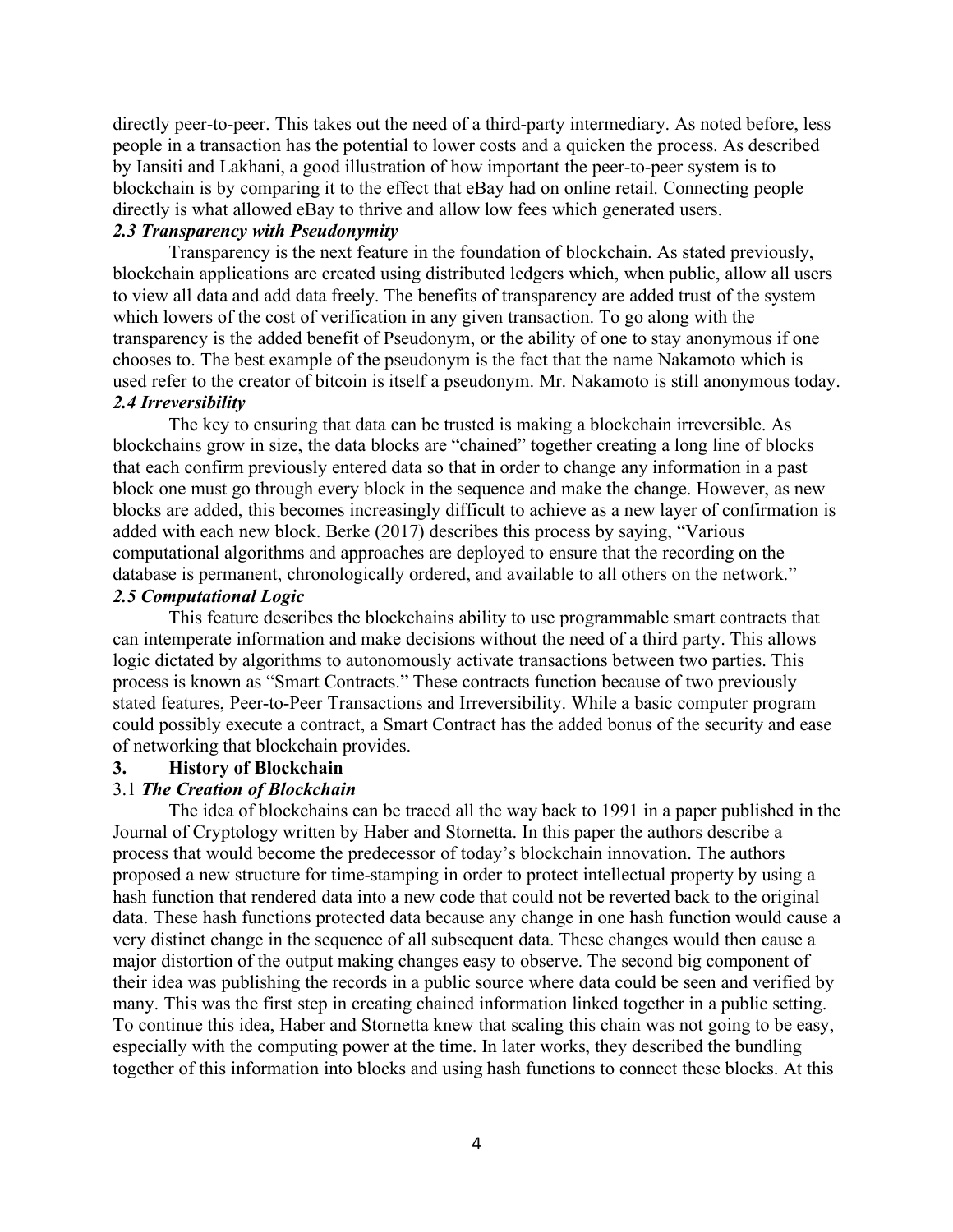point the basic idea of blockchain, a distributed ledger comprised of blocks chained together, was created.

Blockchain, as it is known today, began following the next big innovation that came from a man named Satoshi Nakamoto in 2008. Nakamoto is credited for creating Bitcoin and the first blockchain; however, the name Nakamoto has been used as a pseudonym for the unknown person or people who created Bitcoin as well as the first blockchain database. Mr. Nakamoto designed a blockchain ledger similar to what was described by Haber and Stornetta; however, as pointed out by Yermack (2008), Mr. Nakamoto had a deep distrust of financial institutions stemming from the financial crisis in 2008 which led him to creating a system with no sponsor or gatekeeper of the ledger. This meant no third party had control over the addition of new blocks. This decentralized the ledger and became the third identifying feature of modern blockchains.

## *3.2 Early Blockchain Innovation*

The early stages of the concept of chaining information together were first introduced by Haber and Stornetta (1991) however, blockchains did not take off until Nakamoto (2008) proposed blockchain as a method of validating ownership of bitcoin. According to Gupta (2017), In the early days of blockchain there have been four major breakthroughs that have propelled the technology forward and allowed the new ledger system to be seen as more than just the new fad.

The applications that blockchain technology supports have taken the spotlight away from it. Blockchain's first major use is a good example of it being overshadowed. Gupta (2017) says, "the first major blockchain innovation was bitcoin, a digital currency experiment." Even today, cryptocurrencies, namely Bitcoin, get more mainstream media coverage then the blockchain technology itself. According to Coin Market Cap, an online database covering cryptocurrencies, as of October 2018, Bitcoin has a market cap of slightly more than \$100,000,000,000. This valuation of Bitcoin has fluctuated from as low as about \$60,000,000,000 to as high as around \$300,000,000,000. Similarly, CoinDesk, an online source specializing in virtual currency, shows that the price of Bitcoin has changed from an all-time low of around \$120 to an all-time high of around \$17,000 in late 2017. In one year, the price has already dropped down to around \$6,000 (Bitcoin Cryptoeconomic Index by CoinDesk, retrieved November 15, 2018).

The popularity gained from the cryptocurrency boom brought the second major breakthrough which Gupta (2017) called "blockchain." This self-named idea is less of a new product and more of the realization that blockchain could be used to support and change many different products and in many different industries.

Gupta (2017) describes one of the most promising innovations to come from the aforementioned idea that blockchain is more than the technology behind cryptocurrencies. This was the "innovation called the "smart contract"." Even in the early stages of blockchain there is a company known as Ethereum who has created "a decentralized platform that runs smart contracts: applications that run exactly as programmed without any possibility of downtime, censorship, fraud or third-party interference."

The final of the early innovations was already in itself an upgrade on how blockchain technology functioned in the beginning. Gupta (2017) says "the fourth major innovation, the current cutting edge of blockchain thinking, is called proof of stake." "Proof of stake" is a change from the previously popular "proof of work" system that was the baseline for blockchain technology when it got its start.

## *3.3 Recent Blockchain Innovations*

Blockchain technology is still in a very young stage of its life cycle; however, there are many promising uses already on the market. Currently blockchain technology has its fingerprints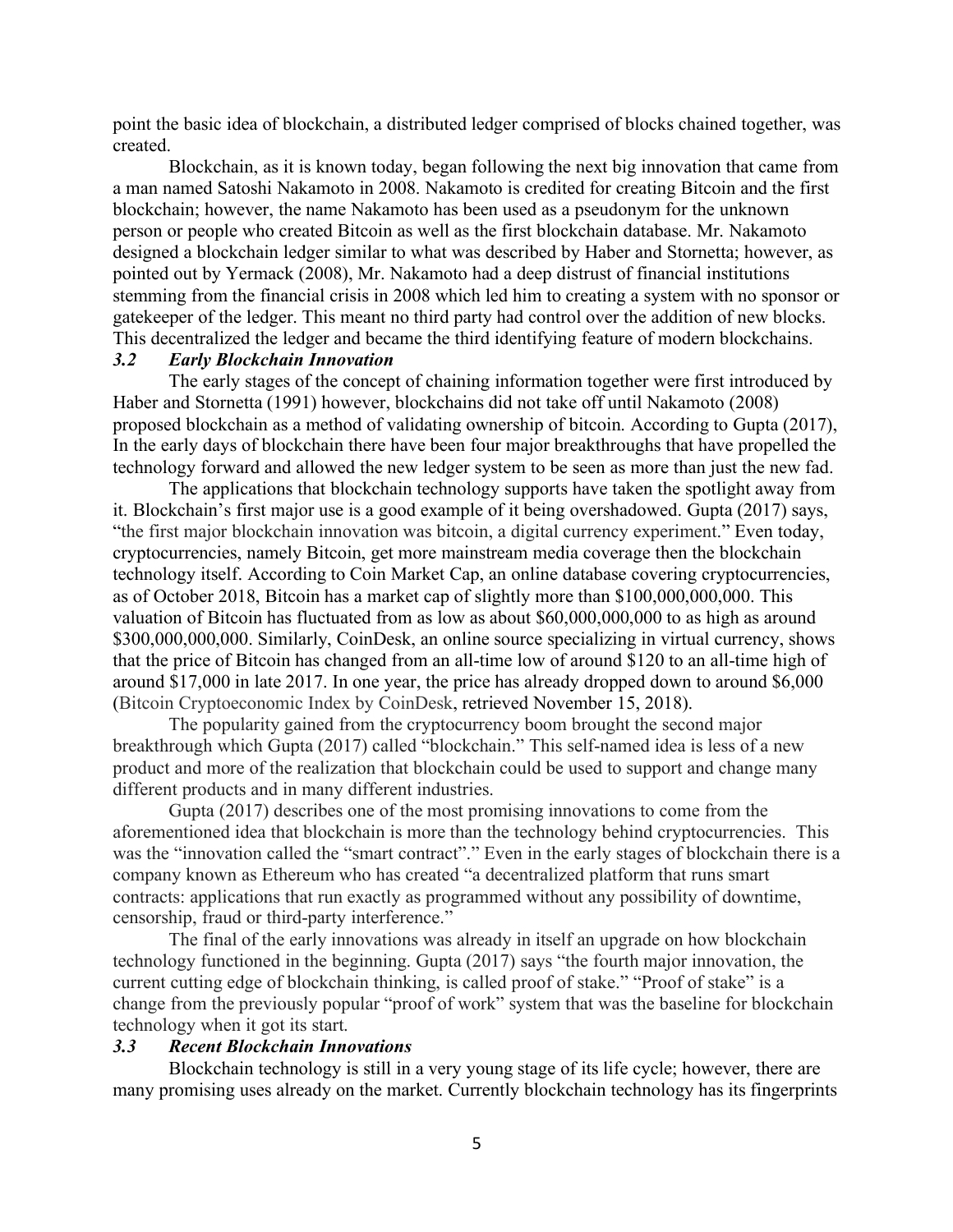on various applications as the underlying technology that supports and allow them to function. This influence is reaching different industries such as finance and transportation as well as the academic world. In finance, blockchain is still relatively an unknown resource because there is a lack of empirical data making research difficult to conduct. However, blockchain is currently being used in cryptocurrencies and banking.

One of the most well-known uses for blockchain technology is its use as the software behind cryptocurrencies such as Bitcoin, Ethereum, Ripple and USD Coin. Since Bitcoin's inception, the price of a single bitcoin has fluctuated drastically in short periods of time. This pricing instability has seen bitcoin be a highly speculative financial asset used to make or lose money based on trading as opposed to a stable currency that is used to pay for other products or services either physical or virtual. USD Coin is the newest cryptocurrency innovation. This currency was created by cryptocurrency companies Circle and Coinbase. The innovative idea associated with the new currency is that it was created with the intention of staying pegged to the United States Dollar. Taking in to account the fact that one of the largest challenges cryptocurrencies must overcome is their natural instability, USD Coin has a natural advantage by being tied to one of the world's strongest currencies.

In banking, and particularly the financial service of transferring money, large banks such as JPMorgan Chase and Bank of America are already putting effort into adopting blockchain technology (Castillo 2018). This is not only in the United States – as an example Chinese banks, China Construction Bank Corporation and Industrial and Commercial Bank of China, are two of the largest early adapters of blockchain technology. The cryptocurrency company Ripple has created a platform to better facilitate cross-border exchanges of money and specifically cryptocurrencies that can then be exchanged into other physical currencies. According to their company website, major firms such as American Express, Santander and BMO are already part of the Ripple customer list that continues to grow, see appendix 2. As seen with most applications of blockchain, Ripple promotes four major benefits including the access to a standardized network of institutions, the speed to complete transactions in seconds, the transparency of all fees from the beginning and the lower costs because of their lower capital requirements.

#### **4. Blockchain in Corporate Finance**

 While currently we do not have enough empirical evidence on the uses of blockchain in corporate finance, many of the early innovations have had an effect on the corporate governance. Companies could be affected in three major areas of corporate governance: the way investors trade and track public securities, the amount of transparency into managers compensation, the transparency auditors will have. Along with these impacts on corporate governance, smart contracts also have the potential to disrupt on a larger scale how companies run their operations. Yermack (2016) classifies these impacts into five different categories: greater transparency of ownership, managerial compensation, real-time accounting, accuracy of corporate elections and smart contracts.

#### *4.1 Greater Transparency of Ownership*

The greatest benefit of blockchain is the increased transparency that is derived from its use. This transparency comes from the use of blockchain to create distributed ledgers which, when made public, allows anyone who is interested in the information to access the data. The greatest use of the increased transparency in corporate governance is the ability for all stakeholders to view the arrangement of ownership of a company at any given time. This is important because it provides the market with even more information than it already has making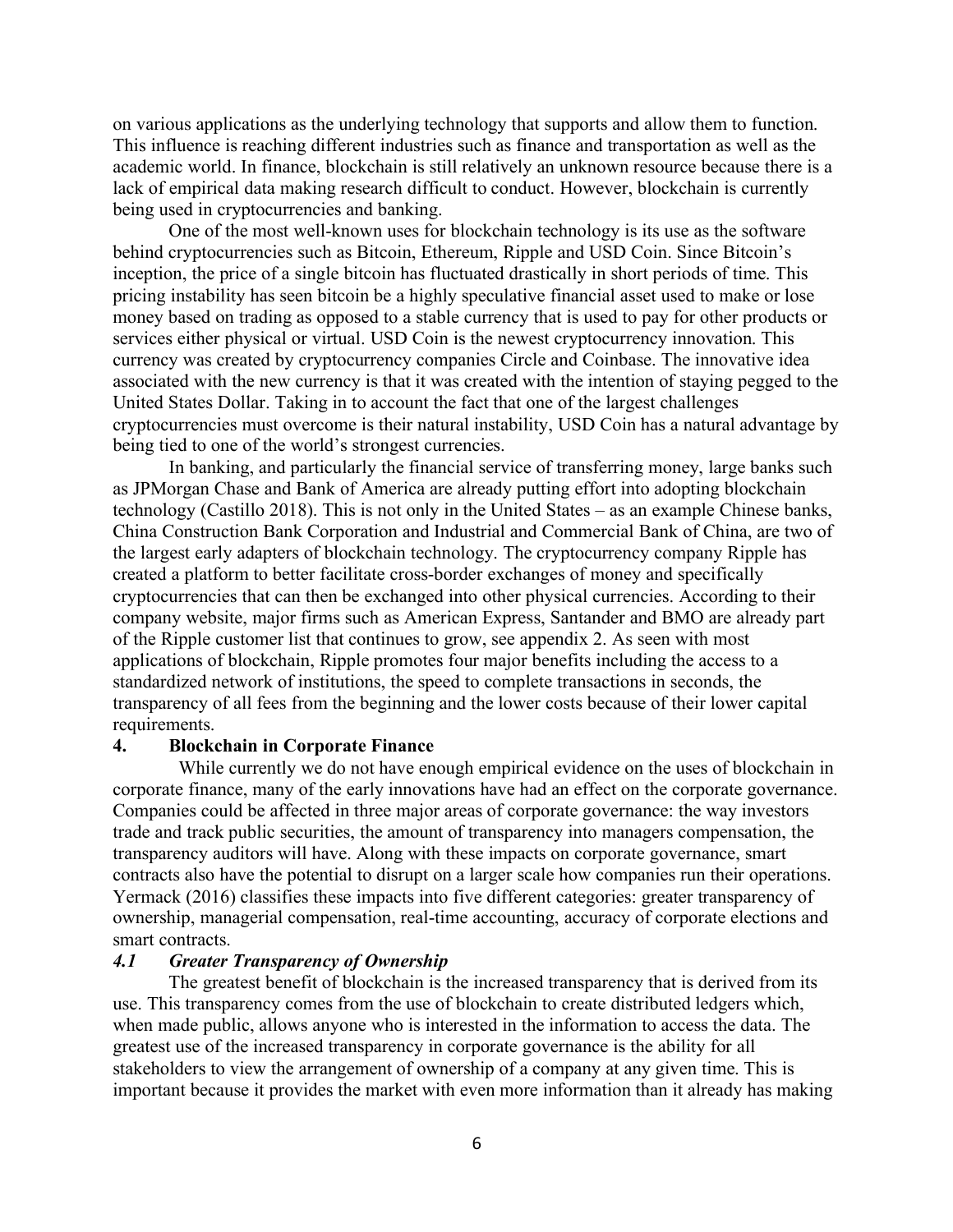it more efficient as described by the Efficient Market Hypothesis framework. Prices then, in theory, would better reflect the true value of a company. However, this can create problems for different investors. Yermack (2016) counters the increased transparency point by emphasizing that not all shareholders would be in favor of this new layout. Some investors may want to conceal their trades in order to capitalize on market views or just wish to stay anonymous. These would include managers of an organization and activist investors.

### *4.2 Managerial Compensation*

Yermack (2016) argues that blockchain based trading would reduce the effectiveness of share-based incentives for managers. More and more corporate executives are given stock options or restricted shares as part of their competitive compensation packages. Blockchain trading would as previously mentioned increase transparency of manager's trading and in return would increase the scrutiny that managers receive with every trade. This, according to Yermack (2016), may cut into managers' profits from what he calls legal insider trading and cause companies to have to increase base salary compensation to replace the potential loss of trading gains. He also points out that this transparency would highlight managers' personal holdings in many different firms including competitors. This would prohibit managers from hedging their potential losses by offsetting them with competitor stocks.

### *4.3 Real-Time Accounting*

The next feature of blockchain technology that has an impact on corporate governance is real-time accounting (Yermack, 2016). This is the idea of firms posting their transactions on a visible blockchain which would occur automatically if the company uses cryptocurrency in their transactions. He points out that, "Like all blockchain transactions, the firm's routine accounting data could be recorded permanently with a time stamp, preventing it from being altered ex-post. The company's entire ledger would then be visible immediately to any shareholder, customer, lender, trade creditor or other interested party." This would have a tremendous impact on many people inside and out of each firm using this system. Accountants would be put under a more intense scrutiny with each mistaken entry being impossible to change and viewable by auditors and other stakeholders immediately. Earnings management is another process that would be affected by real-time accounting. Yermack (2016) states that, "Real-time accounting on the blockchain would greatly reduce opportunities for firms to engage in accounting gimmicks to manipulate reported earnings. With irreversible, time-stamped transactions, managers could not use strategies such as backdating sales contracts to a prior reporting period or amortizing operating expenses, which should be expensed immediately, and pushing them into future periods." This increased transparency into the accounting functions of a company would mean that shareholders would not have to rely on the morality of accountants and managers to be ensured that information that has been provided is correct.

#### **4.4 Accuracy of Elections**

Voting in corporate elections is another aspect of corporate governance that could be influenced by blockchains. Yermack (2016) describes the current process for corporate elections, a proxy system, as "archaic" and as having "surprisingly few concessions to modern technology." The voting system for corporate elections is the perfect example of a process that blockchain technology can have an immediate and drastic impact. Voting could happen almost instantly with much more transparency then currently exists. Yermack (2016) also points out that not many companies use confidential voting which allows a blockchain's inherent transparency to thrive. He also adds that, "Due to its speed and transparency, blockchain voting would help resolve ambiguities about the outcomes of corporate elections and could greatly reduce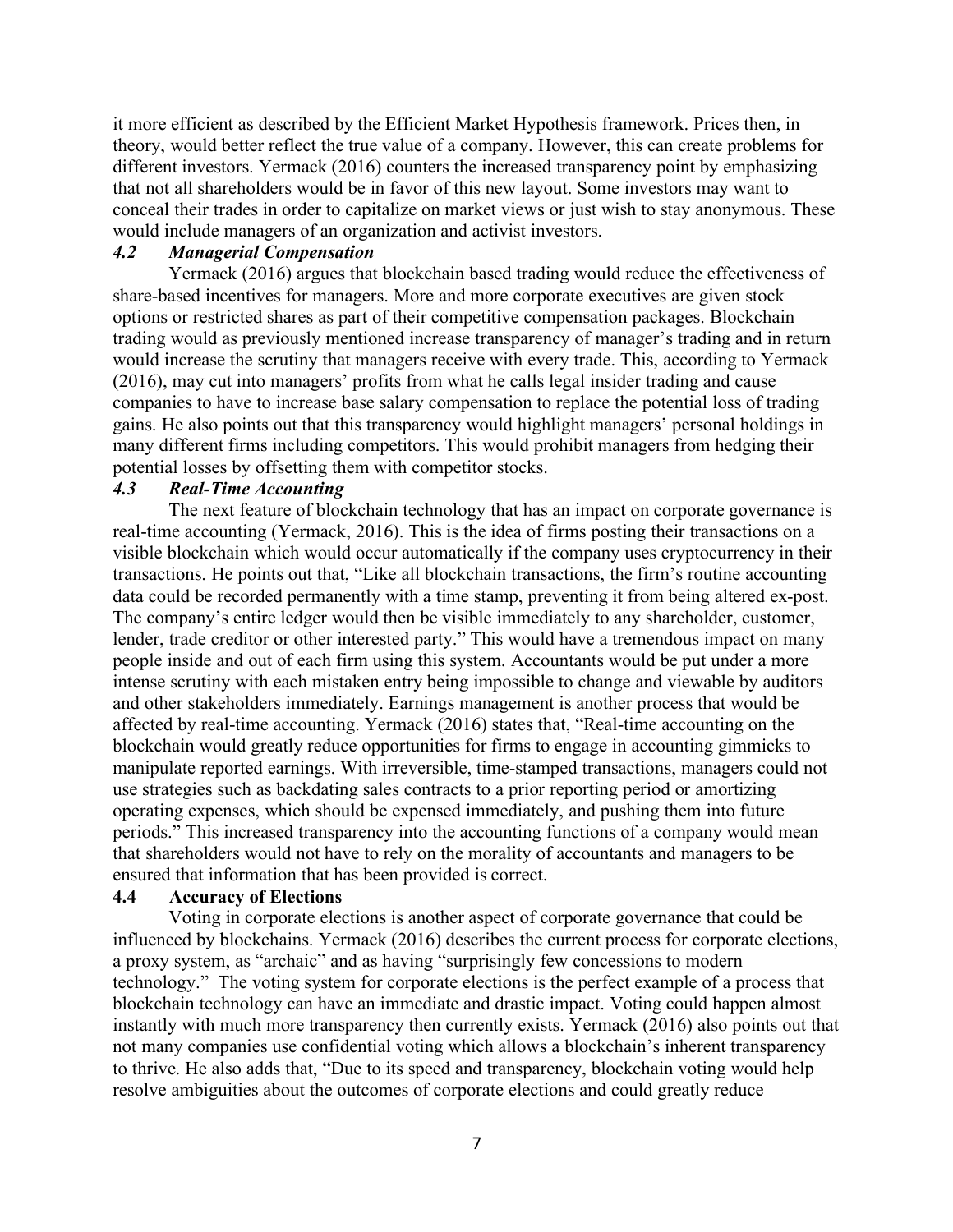management's ability to manipulate outcomes." Along with these benefits, more voters could easily and quickly cast their votes encouraging increased voter turnout for corporate elections. Increased turnout along with more accuracy and a harder to manipulate system is the goal of all elections and would have the effect, as Yermack (2016) concludes, of more frequent elections that have more defeats of management in regard to compensation and governance.

#### *4.5 Smart Contracts*

Smart contracts have an effect on both how a business operates and how agency problems can be mitigated. With smart contracts, no human intermediation is needed which would reduce costs and create a much more efficient process for whatever type of business they are being used in. As stated previously actions can be preprogrammed to happen without the need of an intermediary to facilitate the process. Yermack (2016) describes the smart contract like a mechanical coke machine saying, "a smart contract is designed to assure one party that the counterparty will fulfill his promises with certainty." Like the coke machine, a smart contract can verify that the money that one party has is the valid amount and at the same time verify the product is actually in its place. Then the machine automatically facilitates the transaction. This could help drive earnings by reducing costs and allowing businesses to utilize employees in different, more complex roles. When dealing with agency problems, Yermack (2016) argues that smart contracts "could create significant long-term effects by deterring widely known agency costs of debt such as risk shifting and strategic default. This would have beneficial effects such as reduced adverse selection in credit markets and a lower cost of debt market-wide." These benefits would be seen because smart contracts take away the costs of verification, which is mentioned in the next section. Some uses of smart contracts include automatic financial derivatives, pre-contracted default solutions and reducing the opportunity for corruption.

#### *4.5.1 Autonomous Financial Derivatives*

Financial derivatives such as futures and options contracts function on an if-then basis meaning that if one action occurs then another should automatically happen. For future contracts this is the passage of time. On a pre-agreed date, money will transfer from one party to the next while either a foreign currency or commodity will be transferred back the other way. As of now, a clearing house stands in between these two parties to ensure both sides have accurate information and to ensure both sides have the ability to fulfil their side of the contract. With a smart contract, this deal could be completed autonomously without the need of a third party clearing house. This would reduce fees and added costs as well as speed up the transaction. For options, if the holder chooses to exercise their option or if the expiration date arrives, then a smart contract could autonomously transfer the stock from one party to the next. At the same time, the smart contract will work to verify instantaneously the validity of the stock and any cash that trades hands in the transaction. Again, this process removes a cost adding middle step that decreases the efficiency.

Autonomous derivatives could also lead to increased risks. Financial derivatives are highly leveraged investments meaning that small changes in market pricing can have an outsized effect on any specific contract. Without a third party managing the counterparty risk inherent to these contracts, bad contracts could be nearly impossible to sell out of and in return hurt the system.

#### *4.5.2 Pre-Contracted Default Solutions*

The idea behind pre-contracted default solutions is that when a company faces financial stress and enters bankruptcy, automatic steps can be taken to facilitate the movement of funds from the now bankrupt company to the debt holders and shareholders of the firm. This would help reduce the risk of debt holders slightly because a cost adding step of bringing in lawyers to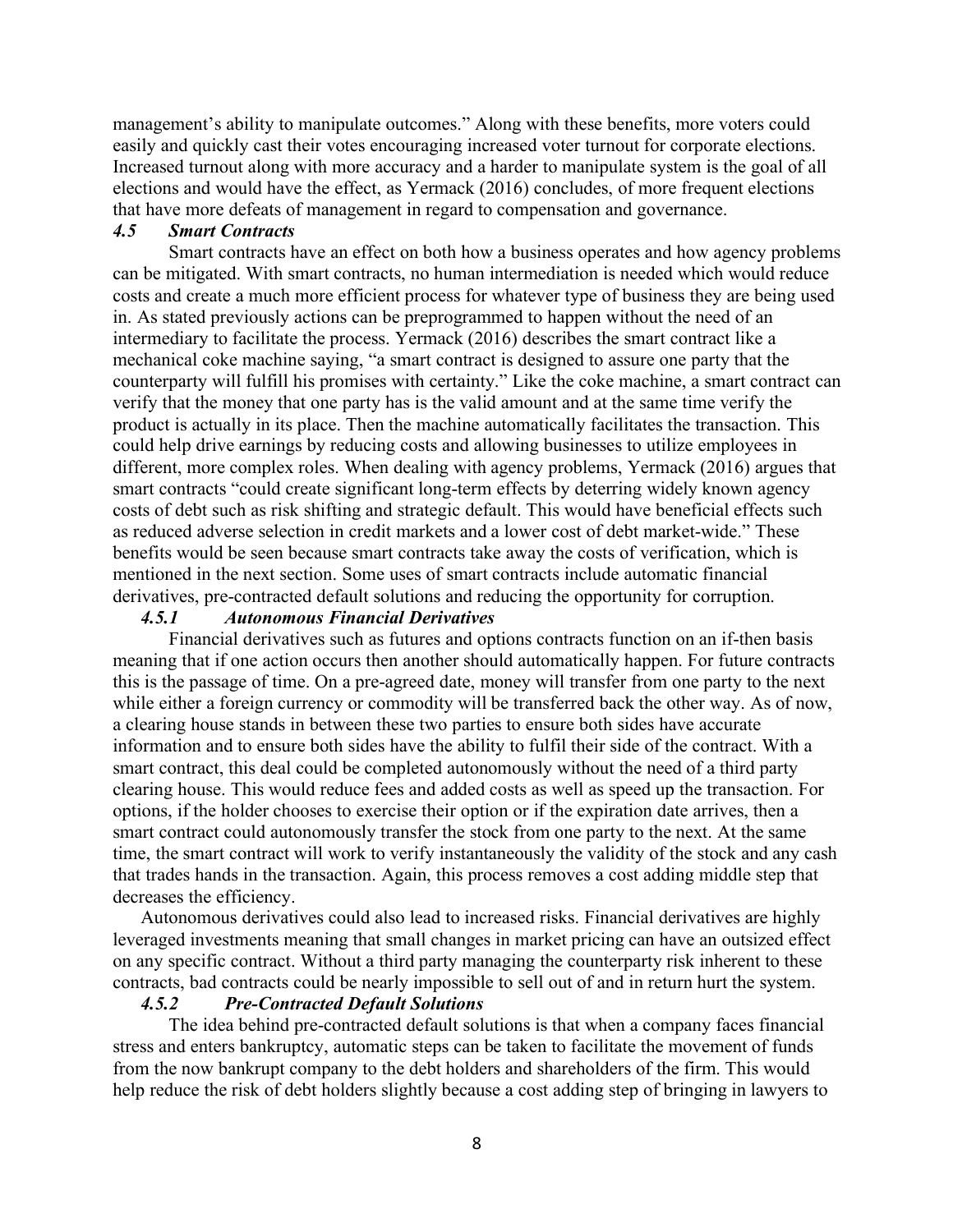facilitate the distribution of funds could be skipped and money could be directly transferred on a trusted and transparent service.

# *4.5.3 Reduced Opportunity for Corruption*

Lastly is that with the increased transparency and autonomous nature of smart contracts, there is an inherent advantage of reducing the risk of corruption. Taking people out of the process of handling contracts and funds automatically reduces the opportunities of corruption in a given transaction. Not only would any changes make to a blockchain be obvious and public, but also making changes to a blockchain once data is entered is nearly impossible. This is because every entry into a blockchain is confirmed by each new entry into that chain. This means that one would have to each entry from end to the point of origin before a new block is added to the chain. Otherwise, this new block would confirm the old data adding another step in the process and collectively making changing a past data point almost impossible.

# **5. The Costs – Verification and Networking**

Using simple economic theory, Catalini and Gans (2018) describe the way in which blockchain technology will shape innovation in digital platforms. They do this by describing the affect blockchain will have on two main costs: 1) the cost of verification; and 2) the cost of networking. The cost of verification relates to the process of assessing the ability of all sides in a transaction to fulfill their part. The cost of networking relates to the ability to operate an online transaction without the need of a tradition intermediary. Catalini and Gans (2018) then go on to describe the results saying that "the resulting digital marketplaces are characterized by increased competition, lower barriers to entry, lower privacy risk, and allow participants to make join investments in shared infrastructure without assigning market power to a platform operator. They also challenge the existing revenue models of incumbents, and open opportunities for new approaches to data ownership and licensing, digital advertising, incentivizing product adoption, auctions and reputation systems."

## *5.1 Cost of Verification*

Markets facilitate buyer's and seller's transactions with each other however, there are many aspects that need verifying before these transactions can occur. While in physical transactions many of these aspects are easily verifiable, this is not the case with virtual transactions. Buyers cannot easily verify the quality of goods and sellers cannot easily verify the authenticity of the funds being used in return (Catalini and Gans 2018). These statements become especially more important as differences between buyers and sellers grow. In the past, third party intermediaries have been the key source of verification in the market for both buyers and sellers; however, this is done as a service transferring risk to the intermediary at a cost. High costs due to these intermediaries can become a barrier to trade and in return slow down overall trade in a given market.

Catalini and Gans (2018) then go on to describe how blockchain has created "costless verification." Verification costs so low that they are not relevant considering the value of the transaction as a whole. This costless verification allows the process to be completed much more efficiently and at a much lower price. The effects of this is already being seen in the market today. The authors point out that this new approach to verification has already seen the service begin to crumble as it was known in the past saying that "The effects of this change have been mostly felt on the intensive margin of production and for digital assets, as established players have moved existing types of transactions onto blockchain-based systems to lower operation costs" (Catalini and Gans 2018).

### *5.2 Cost of Networking*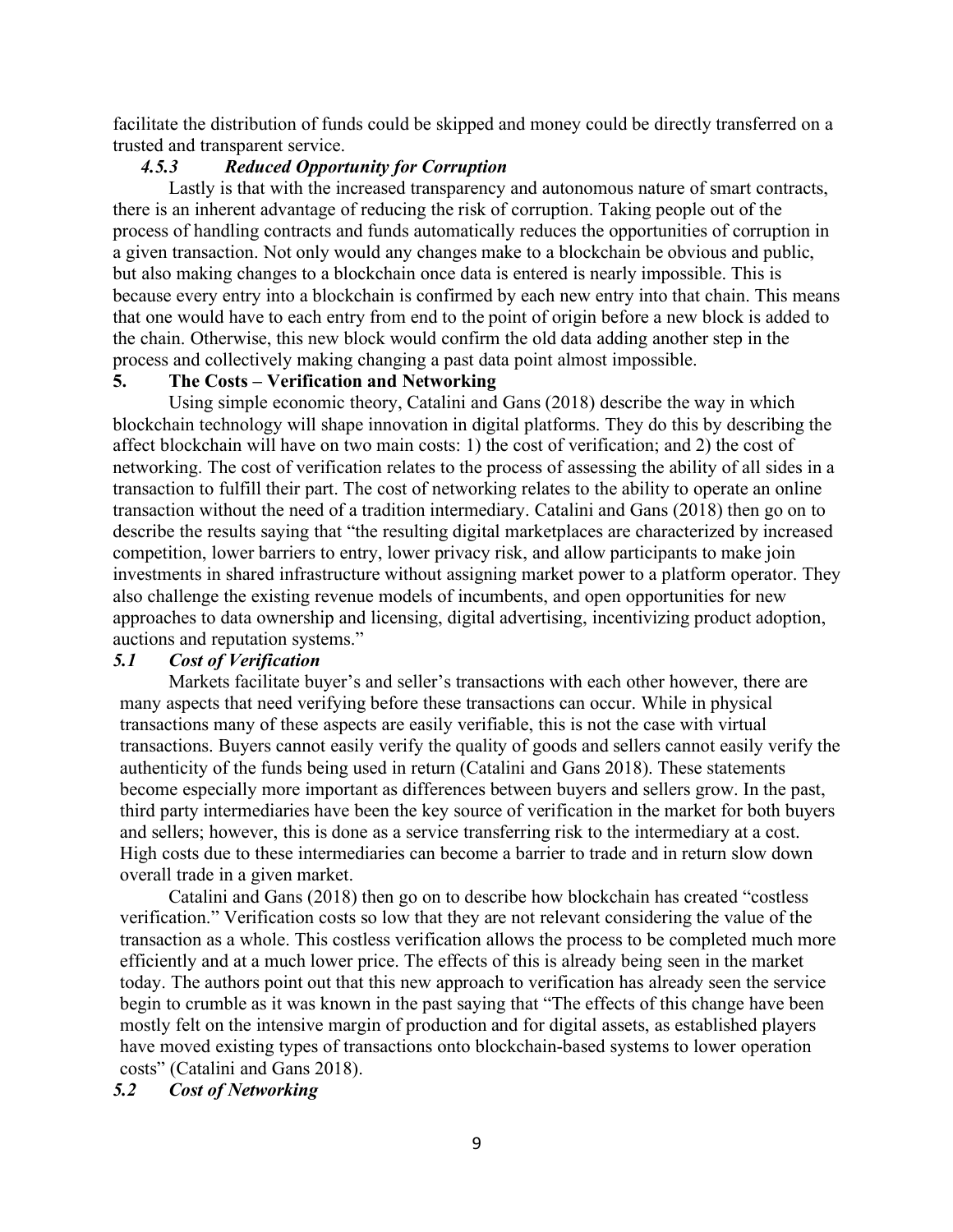The benefit of blockchain on networking is described by Catalini and Gans (2018) as the ability of "a network of economic agents to agree, at regular intervals, on the true state of shared data." The authors then go on to describe the reduction of networking cost as a function of its effect on market power and censorship risk.

New digital markets allow the market power to align with the owners of the virtual currency instead of intermediaries because now consumers do not have to rent the resources on the internet from a third party. In the past consumers had to rely on these intermediaries to facilitate transactions. Now with an open market that facilitates trust, because of the lack of verification costs, consumers can connect directly without costly intermediaries such as clearing houses. To add to this new market power, intermediaries do not have the power to censor access to public ledgers because there is no gatekeeper by design. Catalini and Gans (2018) explain that, "Promising solutions to these problems are being deployed by startups such as Filecoin, which is attempting to turn data storage and transfer into a commodity, and through blockchain-based distributed computing platforms such as Ethereum."

#### **6. Challenges Facing Blockchain**

At the current point of blockchain's lifecycle, there is not enough information and research to be sure that blockchain is not a fad that will pass as newer technology arises in the near future. Blockchain has many challenges and significant barriers to entry that it must clear before becoming the revolutionary technological change that it has the potential to be. The toughest problems blockchain has to overcome include finding the best way to create scalability, balancing the savings versus the new costs that will arise and overcoming the costs that retraining people and replacing existing technology creates.

In order to scale a specific use of blockchain, computing power and energy is needed to continue to build the chain in an efficient manner. This can be seen, as pointed out by CNBC and Morgan Stanly "The original blockchain, which underlies bitcoin, runs on an algorithm that could eat up more energy than Argentina this year" (Zhao 2018). These increased energy costs could directly offset the savings created by decentralization. Until more empirical data as available, companies expanding blockchains will have to balance the savings gained and the increased energy costs.

Further costs could arise as well. These include the need to pay for more storage space and possible the need to use expensive legacy systems and infrastructure. "Today, investment banks spend an estimated two-thirds of their IT budgets on legacy back-office infrastructure" (Bloomberg 2018). Bloomberg argues that instead of reducing the costs of legacy infrastructure, blockchain will actually increase them. As blockchains grow there is a need for more and more storage which will have to be created by outside firms so that financial institutions have access to their ever expanding blockchains. Bloomberg describes these institutions as those that primarily run on mainframes which have both a service cost and a physical storage cost. Both of these will be passed on to the institutions as their blockchains grow.

One of the greatest challenges that blockchain faces is the balancing the value gained from decentralization versus the value lost from expertise that is cut out of the system. As described early, blockchain allows transactions to occur without intermediaries. While this can add efficiency and lower costs, it also has the potential of losing a significant amount of value from the expertise and specialization offered by these intermediaries. Without research it is impossible to say whether one cost out ways the other; however, it is important to note that industries which contain these experts will be a large barrier to entry for blockchain applications. Banking for example is full intermediaries which add value to transactions. Whether that is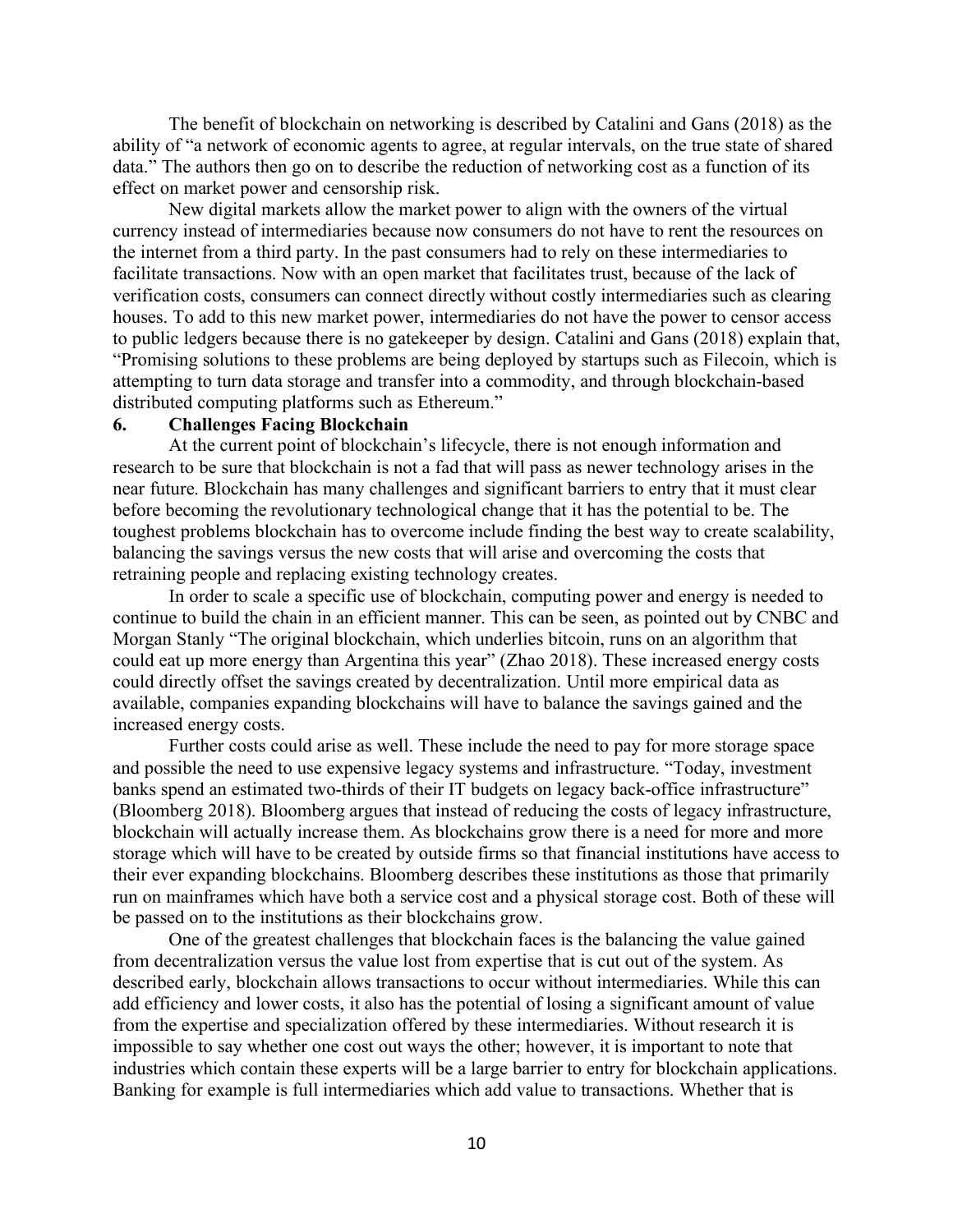reducing risks or adding expertise to help facilitate transactions, this value lost could be significantly more than the value gained from simply having a more efficient transaction.

Even if blockchain technology finds its role and begins to grow in its use, the people and their inability to quickly adjust will serve as a barrier that slows its growth. Training programs would have to be implemented for those who are already in the workforce and those who are in school will have to learn an updated curriculum. Another issue that arises due to the people aspect of blockchain technology is the fact that data must be entered with a higher precision then with other ledger technology. As previously mentioned, with blockchain, data is more secure and harder to manipulate, but at the same time human error that arises in data entry are much more difficult to remedy.

#### **7. Conclusion**

Blockchain technology has the potential to be one of the most innovative and disruptive technologies the finance industry has seen since the internet. Blockchain's design allows for five prevalent features to be seen in every aspect of the technology. The most important of these are decentralization and transparency. The two largest costs that blockchain reduces are the cost of verification and the cost of networking. Both of which are major contributors to increased fees and slower transaction times. When these two costs are reduced, trade becomes much less expensive and a much more trusted process that is available on a peer-to-peer level.

There are however many costs that come with decentralizing the transaction process which include the loss of added value from specialization, the increased energy costs, the increased storage costs and the costs of retraining the workforce. These factors could be serious deterrents to the use of blockchain and prevent blockchain from being scaled into uses at the enterprise level.

While there are many challenges that blockchain still faces before it can become this revolutionary technology, there are many promising applications of the technology already being used. While smart contracts are the most promising and widely used innovation stemming from blockchain technology, cryptocurrencies have already taken their spot in mainstream finance. Blockchain's start as the technology behind Bitcoin helped propel the new technology; however, much of blockchain's perceived value is still in its yet-to-be developed-applications. These include applications that will allow corporations to better govern themselves. The biggest hurdle in the path of blockchain is scalability. While in smaller projects blockchain seems to be the future, learning how to scale the technology is essential for its sustained use and further innovation. Even though blockchain still has a long way to go before becoming the biggest technical innovation since the internet, many large institutions and firms are already devoting large amounts of time and effort into the research of blockchain.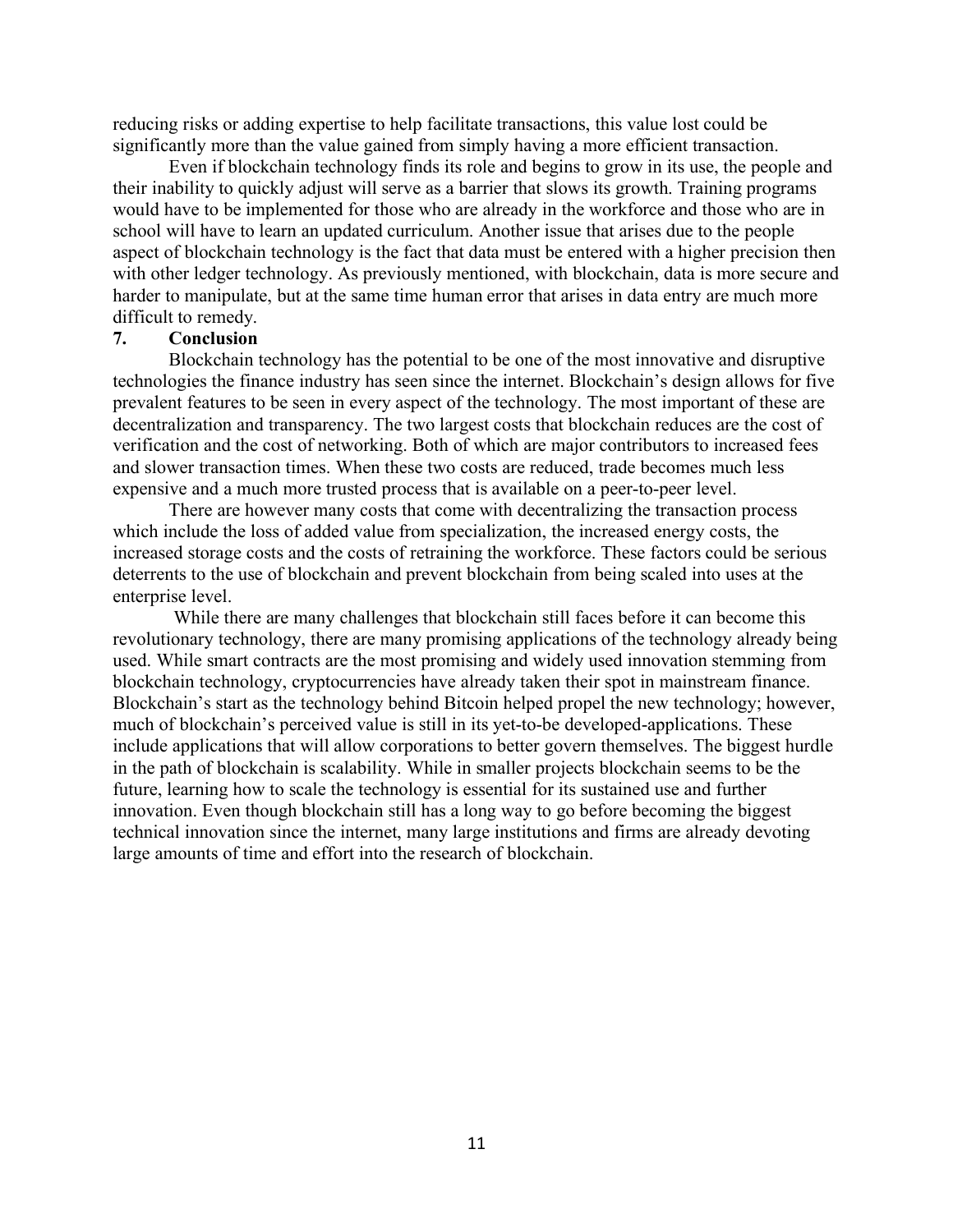# Appendix 1

The right graph shows worldwide web searches are being compared relatively between blockchain and the S&P500 showing how blockchain has grabbed the attention of the business world. The left graph shows the amount of blockchain and smart contract projects hosted on Github (Cong and He (2018).



# Appendix 2

This list shows a portion of the customer list provided by Ripple on their website.